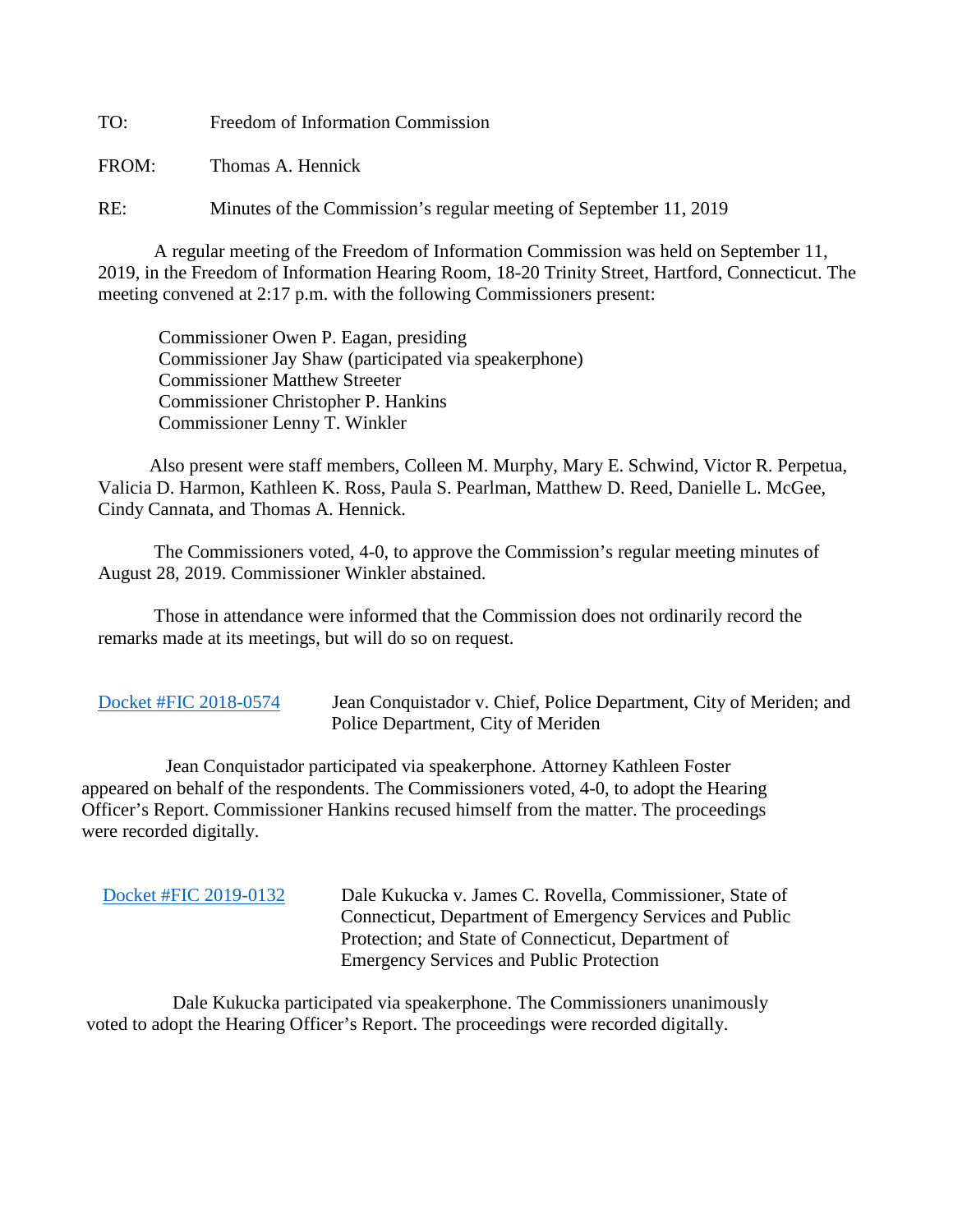| Docket #FIC 2019-0231 | Noah Snyder v. Rollin Cook, Commissioner, State of<br>Connecticut, Department of Correction; and State of<br>Connecticut, Department of Correction |
|-----------------------|----------------------------------------------------------------------------------------------------------------------------------------------------|
|                       | The Commissioners unanimously voted to adopt the Hearing Officer's Report.                                                                         |
| Docket #FIC 2018-0558 | Claire Howard v. Superintendent of Schools, Bloomfield<br>Public Schools; and Bloomfield Public Schools                                            |
|                       | The Commissioners unanimously voted to adopt the Hearing Officer's Report.                                                                         |
| Docket #FIC 2018-0598 | Daniel Drew v. Sebastian Giuliano, as member, City                                                                                                 |

 Daniel Drew appeared on his own behalf. Attorney Mark Sommaruga appeared on behalf of the city of Middletown. Attorney Michael Harrington appeared on behalf of the respondents. The Commissioners unanimously voted three times to amend the Hearing Officer's Report. The Commissioners unanimously voted to adopt the Hearing Officer's Report as amended.\* The proceedings were recorded digitally.

 Council, City of Middletown; Mary Bartolotta, as member, City Council, City of Middletown; and City of Middletown

| Docket #FIC 2018-0602                            | Robert Young v. Town Manager, Town of Wethersfield;<br>and Town of Wethersfield          |
|--------------------------------------------------|------------------------------------------------------------------------------------------|
|                                                  | Robert Young appeared on his own behalf. Susan Kniep also appeared on the                |
|                                                  | complainant's behalf. The Commissioners unanimously voted to adopt the Hearing Officer's |
| Report. The proceedings were recorded digitally. |                                                                                          |

[Docket #FIC 2018-0603](https://portal.ct.gov/-/media/FOI/FinalDecisions/2019/Sept11/2018-0603.pdf?la=en) Gerald Daley v. Mayor, City of Middletown; Clerk, Common Council, City of Middletown; City Clerk, City of Middletown; Common Council, City of Middletown; and City of Middletown

 Gerald Daley appeared on his own behalf. Attorney Mark Sommaruga appeared on behalf of the city of Middletown. Attorney Michael Harrington appeared on behalf of the respondents. The Commissioners unanimously voted three times to amend the Hearing Officer's Report. The Commissioners unanimously voted to adopt the Hearing Officer's Report as amended.\* The proceedings were recorded digitally.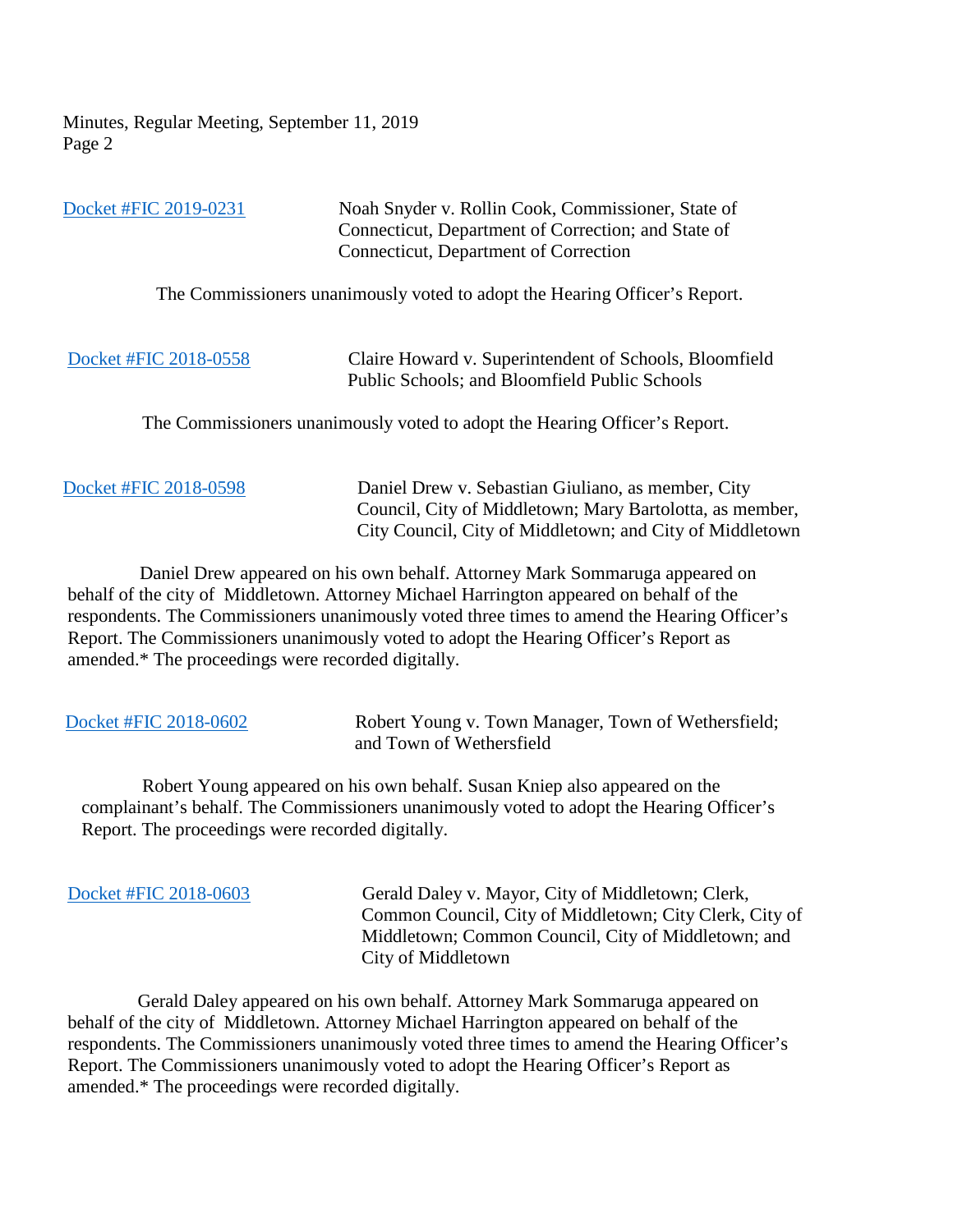Regular Meeting, September 11, 2019 Page 3

[Docket #FIC 2018-0604](https://portal.ct.gov/-/media/FOI/FinalDecisions/2019/Sept11/2018-0604.pdf?la=en) Gerald Daley v. Mayor, City of Middletown; Director of Information, City of Middletown; City Clerk, City of Middletown; and City of Middletown

 Gerald Daley appeared on his own behalf. Attorney Mark Sommaruga appeared on behalf of the city of Middletown. Attorney Michael Harrington appeared on behalf of the respondents. The Commissioners unanimously voted to adopt the Hearing Officer's Report. The proceedings were recorded digitally.

| Docket #FIC 2018-0660 | Patrick Eaton-Robb and the Associated Press v.       |
|-----------------------|------------------------------------------------------|
|                       | President, State of Connecticut, University of       |
|                       | Connecticut; and State of Connecticut, University of |
|                       | Connecticut                                          |

The Commissioners unanimously voted to adopt the Hearing Officer's Report.

 [Docket #FIC 2018-0661](https://portal.ct.gov/-/media/FOI/FinalDecisions/2019/Sept11/2018-0661.pdf?la=en) Jay Hardison v. Superintendent of Schools, Darien Public Schools; and Darien Public Schools

The Commissioners unanimously voted to adopt the Hearing Officer's Report.

 [Docket #FIC 2018-0663](https://portal.ct.gov/-/media/FOI/FinalDecisions/2019/Sept11/2018-0663.pdf?la=en) Meryl Anne Spat v. Commissioner, State of Connecticut, Department of Emergency Services and Public Protection; and State of Connecticut, Department of Emergency Services and Public Protection

The Commissioners unanimously voted to adopt the Hearing Officer's Report.

[Docket #FIC 2018-0670](https://portal.ct.gov/-/media/FOI/FinalDecisions/2019/Sept11/2018-0670.pdf?la=en) W. Scott Van Sicklin v. Town Manager, Town of Glastonbury; and Town of Glastonbury

The Commissioners unanimously voted to adopt the Hearing Officer's Report.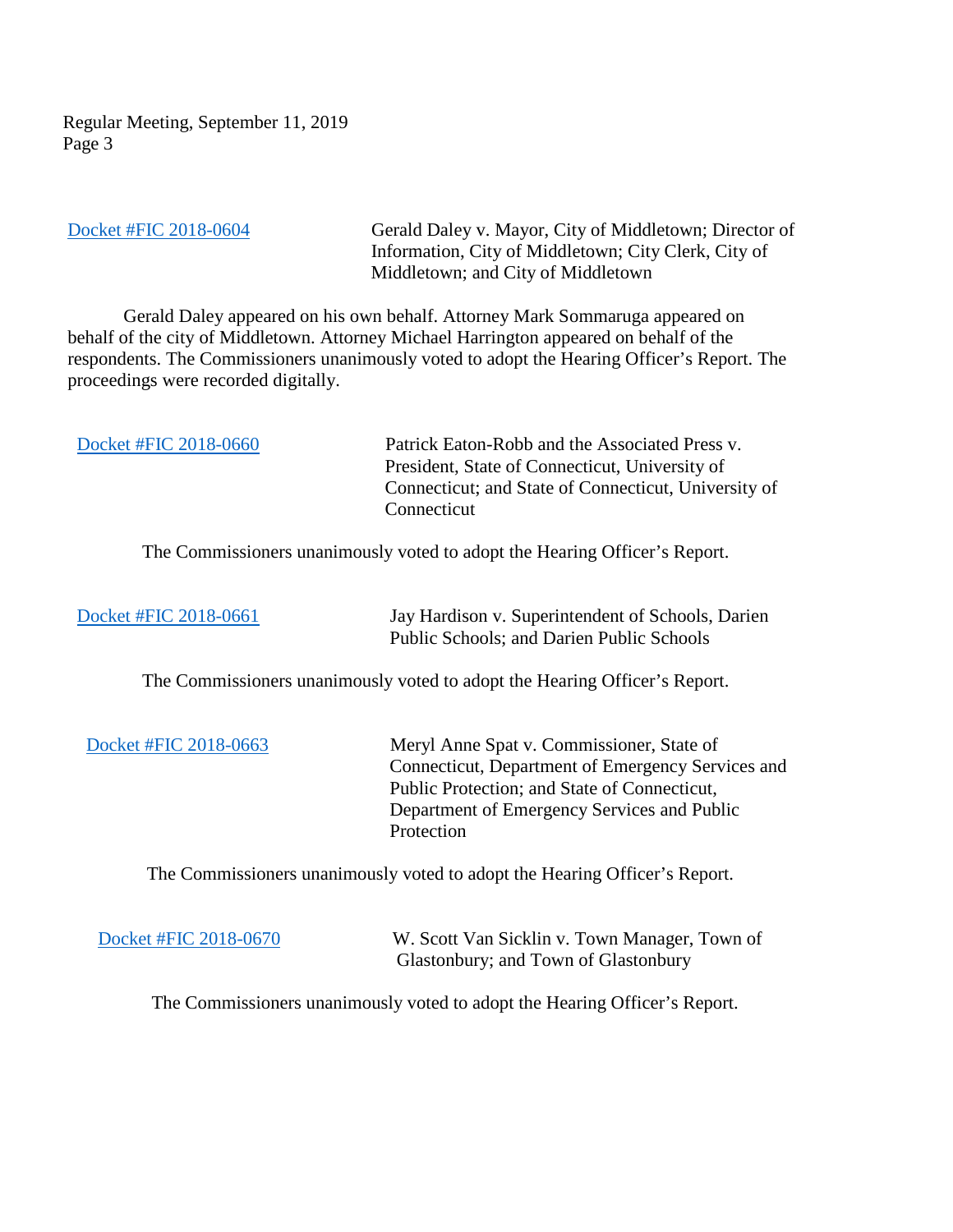Regular Meeting, September 11, 2019 Page 4

[Docket #FIC 2019-0032](https://portal.ct.gov/-/media/FOI/FinalDecisions/2019/Sept11/2019-0032.pdf?la=en) Alexander Wood, Matthew Knox, Doreen Guarino, Kimberly Phillips and Journal Inquirer v. Chairman, Police Commission, Town of Suffield; Police Commission, Town of Suffield; and Town of Suffield

 The Commissioners unanimously voted to amend the Hearing Officer's Report. The Commissioners unanimously voted to adopt the Hearing Officer's Report as amended.\*

 [Docket #FIC 2019-0038](https://portal.ct.gov/-/media/FOI/FinalDecisions/2019/Sept11/2019-0038.pdf?la=en) John Callahan, Jr., Jennine Gleason and Sara Mayer v. First Selectman, Town of Trumbull; Director of Economic and Community Development, Town of Trumbull; Town Planner, Town of Trumbull; Planning and Zoning Commission, Town of Trumbull; Planning and Zoning Department, Town of Trumbull; and Town of Trumbull

The Commissioners unanimously voted to adopt the Hearing Officer's Report.

 Colleen M. Murphy reported that work had begun in earnest on filling the agency's vacant paralegal position.

The meeting was adjourned at 5:00 p.m.

 $\mathcal{L}_\text{max}$  , which is a set of the set of the set of the set of the set of the set of the set of the set of the set of the set of the set of the set of the set of the set of the set of the set of the set of the set of

Thomas A. Hennick MINREGmeeting 09112019/tah/09122019

\* See attached for amendments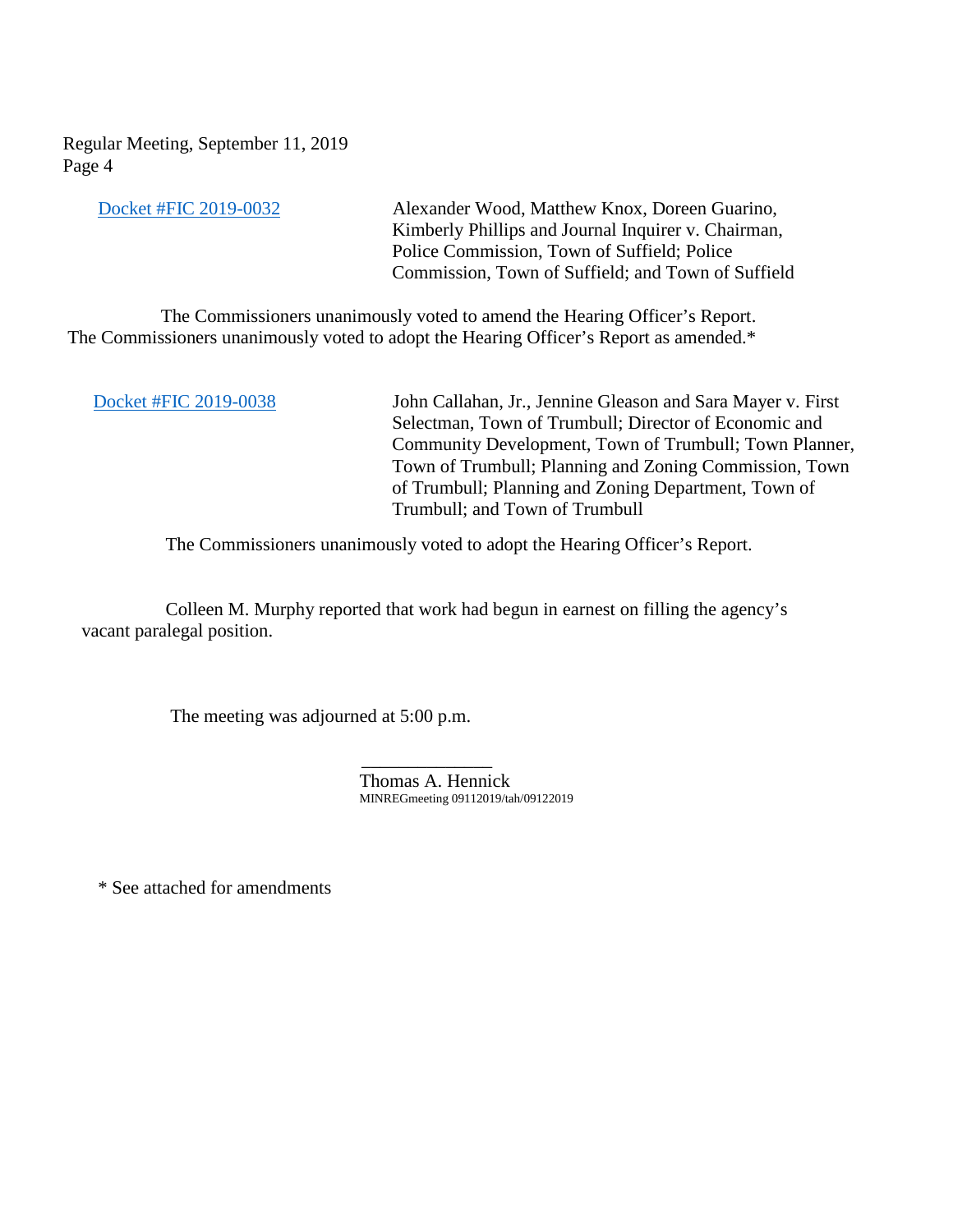## **AMENDMENTS**

 [Docket #FIC 2018-0598](https://portal.ct.gov/-/media/FOI/FinalDecisions/2019/Sept11/2018-0598.pdf?la=en) Daniel Drew v. Sebastian Giuliano, as member, City Council, City of Middletown; Mary Bartolotta, as member, City Council, City of Middletown; and City of Middletown

The Hearing Officer's Report is amended as follows:

12. By letter dated and filed October 23, 2018, the complainant appealed to this Commission, alleging that the respondents violated the Freedom of Information Act ("FOI Act") by failing to provide him with copies of the records described in paragraph [2] **8** above.

14. With regard to the allegations concerning the illegal meeting and the improper meeting referenced in paragraph [7] **13**, above, §1-200(2)(A), G.S., defines "meeting," in relevant part, as follows:

26. It is found that the records requested in paragraph [2] **8**. a, above, are the investigative records and communication records that were created in connection with LeClairRyan's investigation, as well as invoices for legal services performed by LeClairRyan.

27. It is found that the request for the "notice, agenda, and minutes," set forth in paragraph [2] **8**. b, above, pertains to a June 19, 2018 meeting of the subcommittee of the Common Council. It is found that the June 19<sup>th</sup> meeting is the alleged illegal meeting that the complainant referenced in his complaint.

28. With regard to the request set forth in paragraph [2] **8** .b, above, it is found that, by the time of the contested case hearing, the complainant had received the notice, agenda and meeting minutes for the subcommittee's special meeting of June 19, 2018. The complainant contended that the FOI Act had been violated nonetheless because he received the requested records from Gerald Daly, a member of the Common Council, but he did not receive the records from any of the three subcommittee members, identified in paragraph 6, above.

30. Accordingly, with regard to the request set forth in paragraph [2] **8**. b, above, it is concluded that the respondents did not violate the FOI Act, as alleged in the complaint.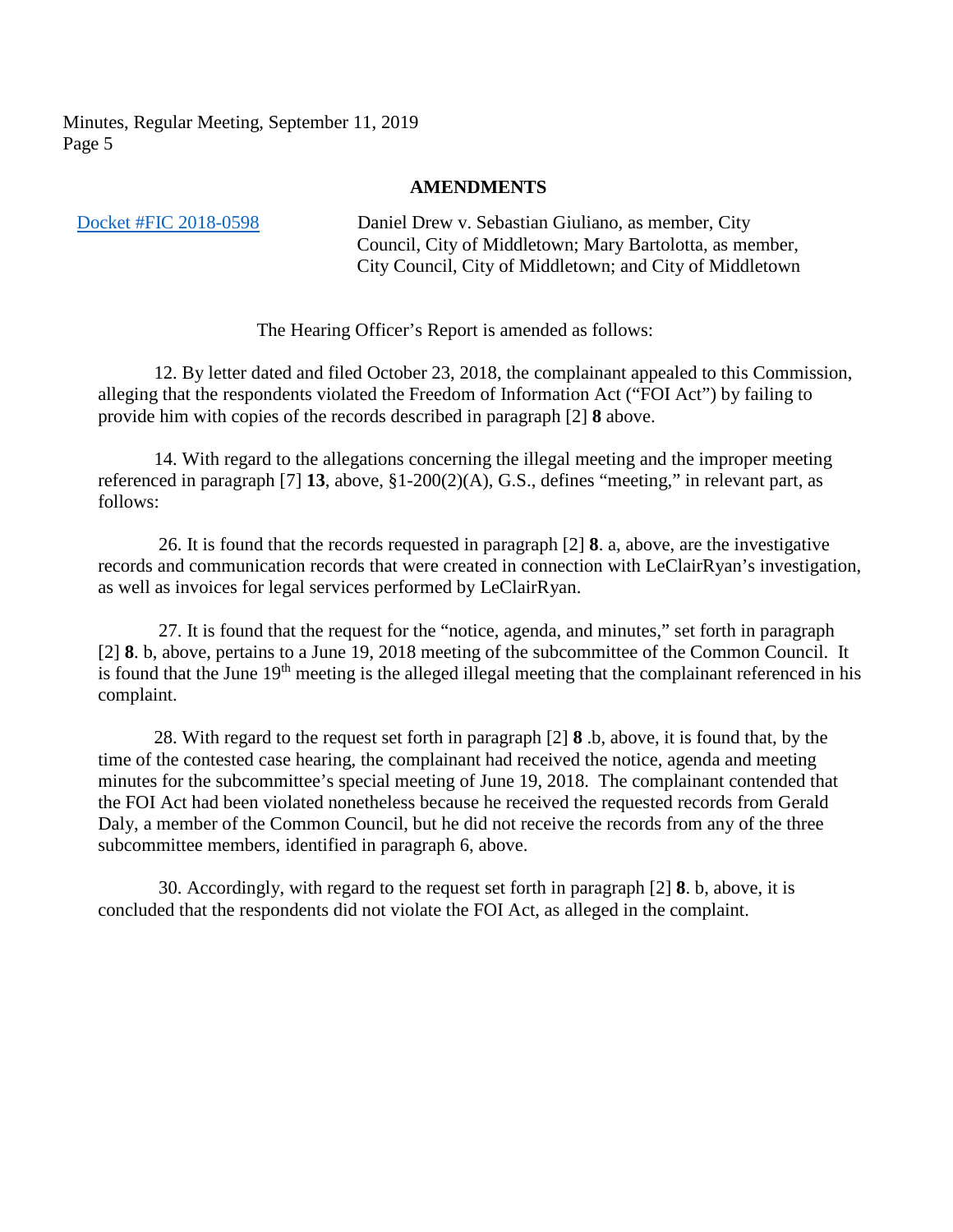31. With regard to the request set forth in paragraph [2] **8**. a, above, it is found that, on or about December 13, 2018, the complainant received a large package of records responsive to his request. It is found that some of the records contained in the package were redacted. The complainant indicated at the contested case hearing that he was not challenging the redactions in the records that had been disclosed to him. The complainant contended, however, that there are more responsive records, particularly emails between the Common Council and Attorney Mason, and between Linda Reed, the Clerk of the Common Council, and Attorney Mason, which have been withheld in their entirety. In addition, the complainant contended that some city employees may have used personal emails accounts to communicate with Attorney Mason. Finally, the complainant contended that, while the Common Council had authority to hire an investigator, it was not authorized to hire an attorney for the purpose of receiving legal advice; accordingly, the complainant contended that none of the requested records should be deemed exempt pursuant to the attorney-client privilege.

34. First, because the respondents disclosed some of the in camera records to the complainant with redactions and because the complainant indicated during his case-in-chief that he was not challenging any of the redactions contained within the records that had been disclosed to him, the Commission will not address the legal claims made for the redactions contained in the following in camera records: IC-2018-0598-20 through IC-2018-0598-23; IC-2018-0598-87 [and] **THROUGH** IC-2018-0598-95; IC-2018-0598-113 through IC-2018-059-117; IC-2018-0598-195; IC-2018-0598- 203 through IC-2018-0598-208; IC-2018-0598-223 and IC-2018-0598-224; IC-2018-0598-228 through IC-2018-0598-240; IC-2018-0598-246; IC-2018-0598-251; IC-2018-0598-255 and IC-2018- 0598-256; IC-2018-0598-284 through IC-2018-0598-287; IC-2018-0598-360 through IC-2018-0598- 362; IC-2018-0598-364 through IC-2018-0598-369; IC-2018-0598-379 through IC-2018-0598-395; and IC-2018-0598-1-Invoice through IC-2018-0598-18-Invoice.

36. However, in his closing remarks, the complainant indicated that he has no objection to the respondents redacting the names of current city employees from any of the records ordered disclosed in this case. **AT THE COMMISSION MEETING, THE COMPLAINANT INDICATED THAT HE HAS NO OBJECTION TO THE RESPONDENTS REDACTING THE JOB TITLES OF CURRENT CITY EMPLOYEES FROM ANY OF THE RECORDS ORDERED DISCLOSED IN THIS CASE.** 

37. Accordingly, the Commission need not address the claim that the names of city employees and the names of the complainants (who are also city employees) are exempt pursuant to §1-210(b)(2), G.S.**<sup>3</sup>**

**3 Although the Commission does not address §1-210(b)(2), G.S., if it had the records at issue would not constitute "personnel" or "similar" files within the meaning of said statute.**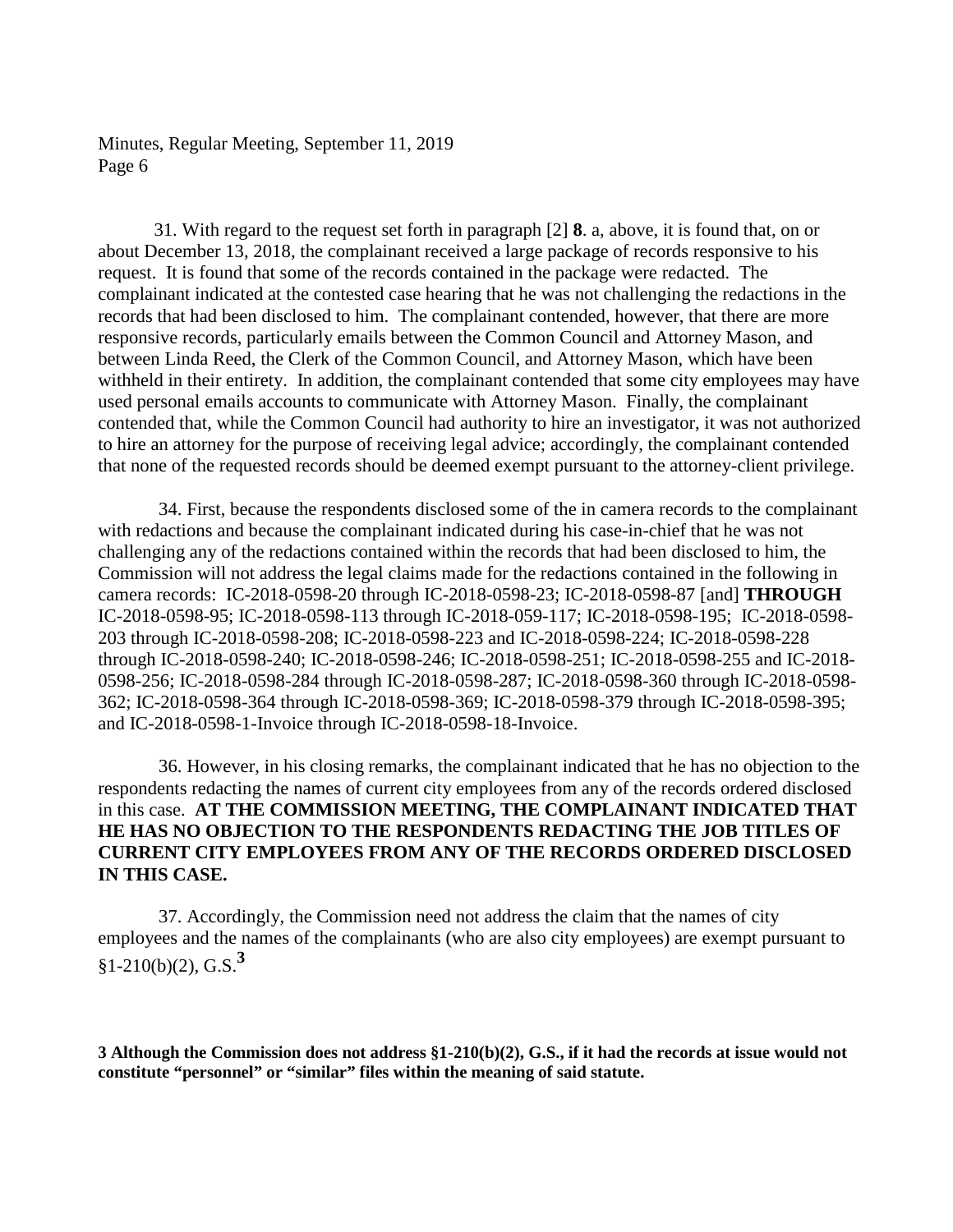47. Based on the above legal principles and after a careful in camera inspection of the records, it is found that the following records are exempt from disclosure pursuant to the attorneyclient privilege: IC-2018-0598-14; IC-2018-0598-17 and IC-2018-0598-18; IC-2018-0598-24; IC-2018-0598-26; IC-2018-0598-29 (first 26 lines); IC-2018-0598-30; IC-2018-0598-31 (first 25 lines); IC-2018-0598-33 and IC-2018-0598-34; IC-2018-0598-36 through IC-2018-0598-38; IC-2018-0598- 41 through IC-2018-0598-43; IC-2018-0598-68 (first 15 lines); IC-2018-0598-78 (lines 19 through 32); IC-2018-0598-96 and IC-2018-0598-97; IC-2018-0598-98 (from line 23 to the bottom of the page); IC-2018-0598-99; IC-2018-0598-104 (first 16 lines); IC-2018-0598-105 (lines 21 through 33); IC-2018-0598-107 (lines 22 through 34); IC-2018-0598-118 (line 14 to the bottom of the page); IC-2018-0598-120 (line 23 to the bottom of the page); IC-2018-0598-121; IC-2018-0598-123 (line 20 to the bottom of the page); IC-2018-0598-124; IC-2018-0598-139 (line 22 to the bottom of the page); IC-2018-0598-149; IC-2018-0598-156; IC-2018-0598-160; IC-2018-0598-161 (line 19 to the bottom of the page); IC-2018-0598-162 (first 17 lines); IC-2018-0598-164 (line 20 to the bottom of the page); IC-2018-0598-165; IC-2018-0598-166 (first 24 lines); **IC-2018-0598-168 AND IC-2018-0598-169;** IC-2018-0598-171 (line 22 to the bottom of the page); IC-2018-0598-172 (first seven lines); IC-2018-0598-181 and IC-2018-0598-182; IC-2018-0598-183 (first nine lines); IC-2018-0598-186 (first 7 lines); IC-2018-0598-187 through IC-2018-0598-194; IC-2018-0598-248; IC-2018-0598-252 (first 8 lines); IC-2018-0598-254; IC-2018-0598-257 through IC-2018-0598-260; IC-2018-0598-261 (from line 8 to the bottom of the page); IC-2018-0598-262; IC-2018-0598-263 (line 21 to the bottom of the page); IC-2018-0598-264; IC-2018-0598-265 (line 20 to the bottom of the page); IC-2018-0598-266; IC-2018-0598-267 (last five lines); IC-2018-0598-268; IC-2018-0598-270 (line 19 to the bottom of the page); IC-2018-0598-271; IC-2018-0598-273 (last 9 lines); IC-2018- 0598-274; IC-2018-0598-279 (first 16 lines); IC-2018-0598-288 (first 8 lines); IC-2018-0598-290 (lines 20 through 26); IC-2018-0598-294; IC-2018-0598-298 and IC-2018-0598-299; IC-2018-0598- 300; IC-2018-0598-301 (first 16 lines); IC-2018-0598-303 (line 19 to the bottom of the page); IC-2018-0598-304 (lines 13 through 34); IC-2018-0598-313; IC-2018-0598-314 (line 20 to the bottom of the page); IC-2018-0598-315; IC-2018-0598-316 through IC-2018-0598-319; IC-2018-0598-320 (line 21 to the bottom of the page); IC-2018-0598-321 through IC-2018-0598-323; IC-2018-0598-325 (line 8 to the bottom of the page); IC-2018-0598-326 through IC-2018-0598-328; IC-2018-0598-330 (line 20 to the bottom of the page); IC-2018-0598-331 through IC-2018-0598-333; IC-2018-0598-336 (line 16 to the bottom of the page); IC-2018-0598-337 through IC-2018-0598-339; IC-2018-0598-341 (line 25 to the bottom of the page); IC-2018-0598-342 through IC-2018-0598-344; IC-2018-0598-346 (line 29 to the bottom of the page); IC-2018-0598-347 through IC-2018-0598-349; IC-2018-0598-352 (line 29 to the bottom of the page); IC-2018-0598-353 through IC-2018-0598-355; IC-2018-0598-357 through IC-2018-0598-359; IC-2018-0598-363; IC-2018-0598-400; IC-2018-0598-401 (line 21 through the bottom of the page); IC-2018-0598-402 (first 7 lines); IC-2018-0598-406; IC-2018-0598- 407 (first 12 lines); and IC-2018-0598-412 through IC-2018-0598-414.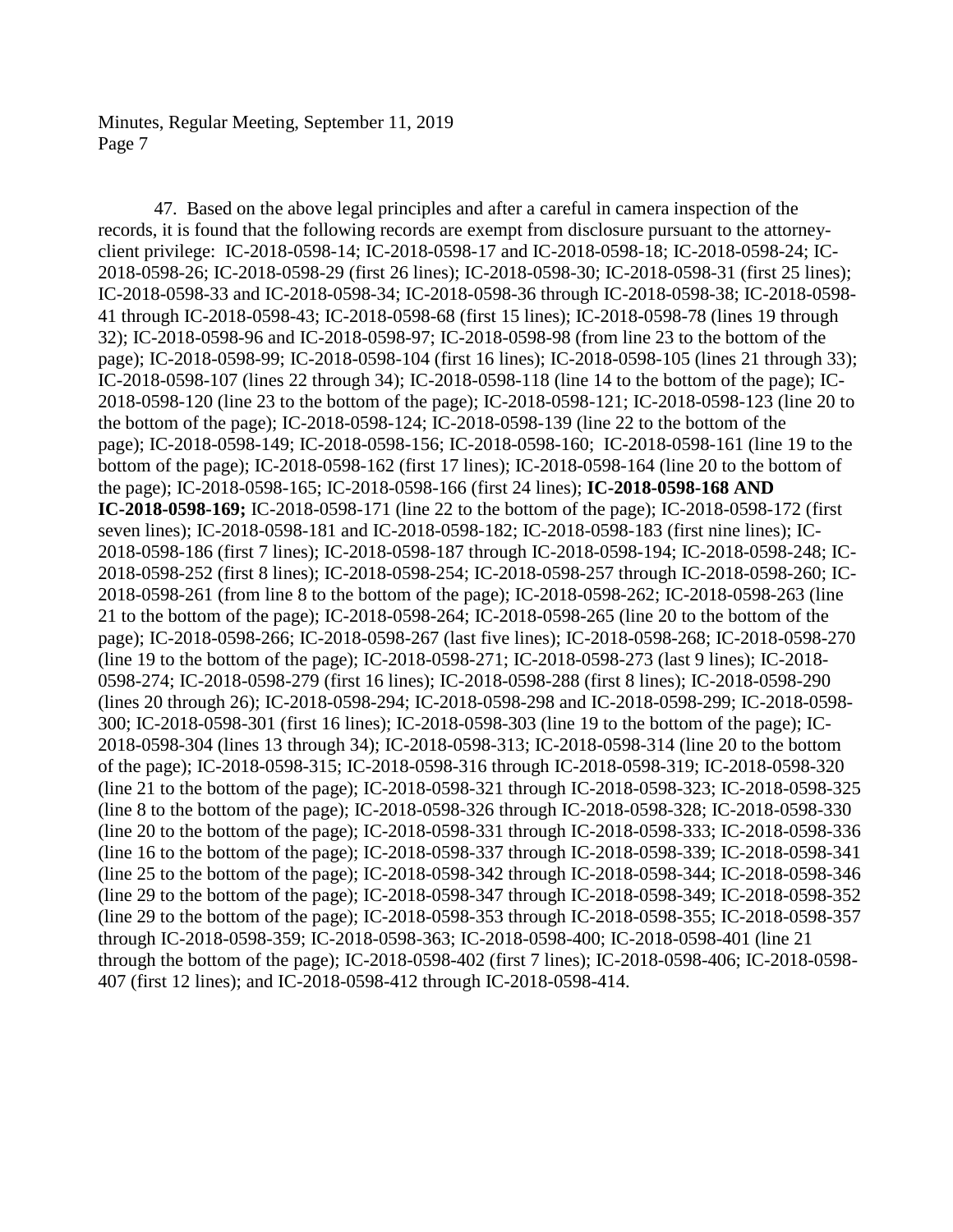$\overline{a}$ 

48. However, with regard to the following records, it is found that no legal advice is being sought by a client or is provided by an attorney: IC-2018-0598-1 through IC-2018-0598-13; IC-2018-0598-15 and IC-2018-0598-16; IC-2018-0598-19; IC-2018-0598-25; IC-2018-0598-27 and IC-2018-0598-28; IC-2018-0598-32; IC-2018-0598-35; IC-2018-0598-39 and IC-2018-0598-40; IC-2018-0598-44 through IC-2018-0598-67; IC-2018-0598-69 through IC-2018-0598-77; IC-2018- 0598-79 through IC-2018-0598-86; IC-2018-0598-100 through IC-2018-0598-103; IC-2018-0598- 106; IC-2018-0598-108 through IC-2018-0598-112; IC-2018-0598-119; IC-2018-0598-122; IC-2018-0598-125 through IC-2018-0598-138; IC-2018-0598-140 through IC-2018-0598-148; IC-2018- 0598-150 through IC-2018-0598-155; IC-2018-0598-157 through IC-2018-0598-159; IC-2018-0598- 163; IC-2018-0598-167 [through] **;** IC-2018-0598-170; IC-2018-0598-173; IC-2018-0598-174; IC-2018-0598-184 and IC-2018-0598-185; IC-2018-0598-196 through IC-2018-0598-202; IC-2018- 0598-209 through IC-2018-0598-222; IC-2018-0598-225[1](#page-7-0) through IC-2018-0598-227; IC-2018- 0598-241 through IC-2018-0598-245; IC-2018-0598-247; IC-2018-0598-249 and IC-2018-0598-250; IC-2018-0598-253; IC-2018-0598-269; IC-2018-0598-272; IC-2018-0598-275 through IC-2018- 0598-278; IC-2018-0598-280 through IC-2018-0598-283; IC-2018-0598-289; IC-2018-0598-291 and IC-2018-0598-293; IC-2018-0598-295 through IC-2018-0598-297; IC-2018-0598-302; IC-2018- 0598-305 through IC-2018-0598-312; IC-2018-0598-324; IC-2018-0598-329; IC-2018-0598-334 and IC-2018-0598-335; IC-2018-0598-340; IC-2018-0598-345; IC-2018-0598-350 and IC-2018-0598- 351; IC-2018-0598-356; IC-2018-0598-370 through IC-2018-0598-378; IC-2018-0598-396 through IC-2018-0598-399; IC-2018-0598-403 through IC-2018-0598-405; and IC-2018-0598-408 through IC-2018-0598-411.

The following order by the Commission is hereby recommended on the basis of the record concerning the above-captioned complaint.

1. The respondents shall forthwith provide the complainant, free of charge, with a copy of the records identified in paragraph 48, of the findings, above.

2. In complying with this order, the respondents may redact from such records the names of any current city employees**, <sup>5</sup> AS WELL AS SUCH EMPLOYEES' JOB TITLES.**

<span id="page-7-0"></span>**<sup>5</sup> FOR PURPOSES OF THIS CASE, THE PHRASE "CURRENT CITY EMPLOYEES" MEANS THOSE INDIVIDUALS WHO WERE EMPLOYED BY THE CITY OF MIDDLETOWN AT THE TIME THE REQUEST FOR RECORDS IN THIS CASE WAS MADE.**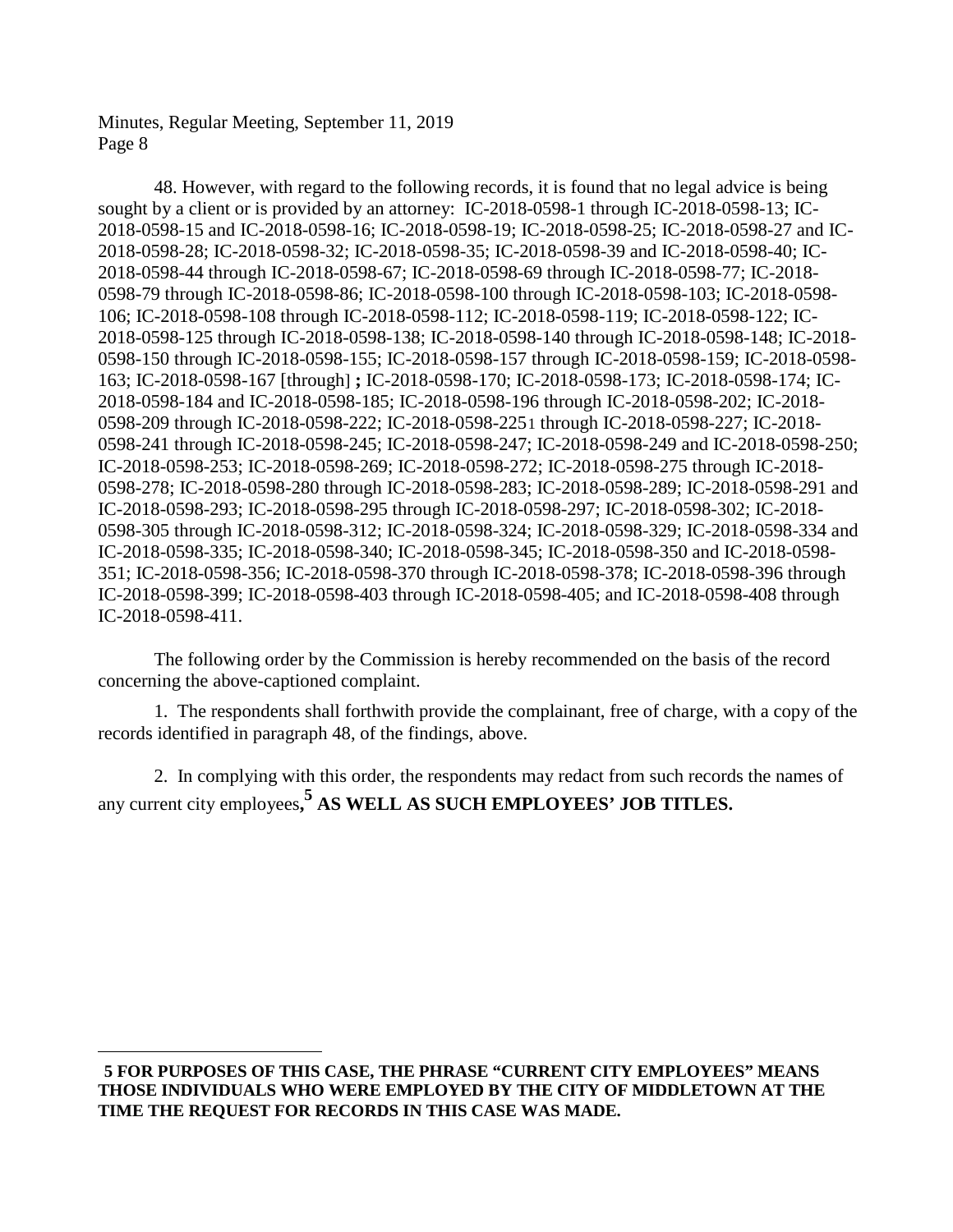$\overline{a}$ 

[Docket #FIC 2018-0603](https://portal.ct.gov/-/media/FOI/FinalDecisions/2019/Sept11/2018-0603.pdf?la=en) Gerald Daley v. Mayor, City of Middletown; Clerk, Common Council, City of Middletown; City Clerk, City of Middletown; Common Council, City of Middletown; and City of Middletown

The Hearing Officer's Report is amended as follows:

13. By letter dated and filed October 23, 2018, the complainant appealed to this Commission, alleging that the respondents violated the Freedom of Information Act ("FOI Act") by failing to provide him with copies of the records described in paragraph [2] **8**, above.

18. It is found that the records requested in paragraph [2] **8** above, are the invoices for legal services submitted to the Common Council by LeClairRyan.

The following order by the Commission is hereby recommended on the basis of the record concerning the above-captioned complaint.

1. The respondents shall forthwith provide the complainant with a copy of the legal invoices. In complying with this order, the respondents may redact from such records the names of any **CURRENT** city **EMPLOYEES[2](#page-8-0) OR SUCH EMPLOYEES' TITLES,** with the exception of the name of the Clerk of the Common Council, to the exten**T** such name appears in the invoices.

## **2. HENCEFORTH, THE RESPONDENTS SHALL STRICTLY COMPLY WITH THE DISCLOSURE REQUIREMENTS OF §§1-210(A) AND 1-212(A), G.S.**

<span id="page-8-0"></span>**<sup>2</sup> FOR PURPOSES OF THIS CASE, THE PHRASE "CURRENT CITY EMPLOYEES" MEANS THOSE INDIVIDUALS WHO WERE EMPLOYED BY THE CITY OF MIDDLETOWN AT THE TIME THE REQUEST FOR RECORDS IN THIS CASE WAS MADE.**